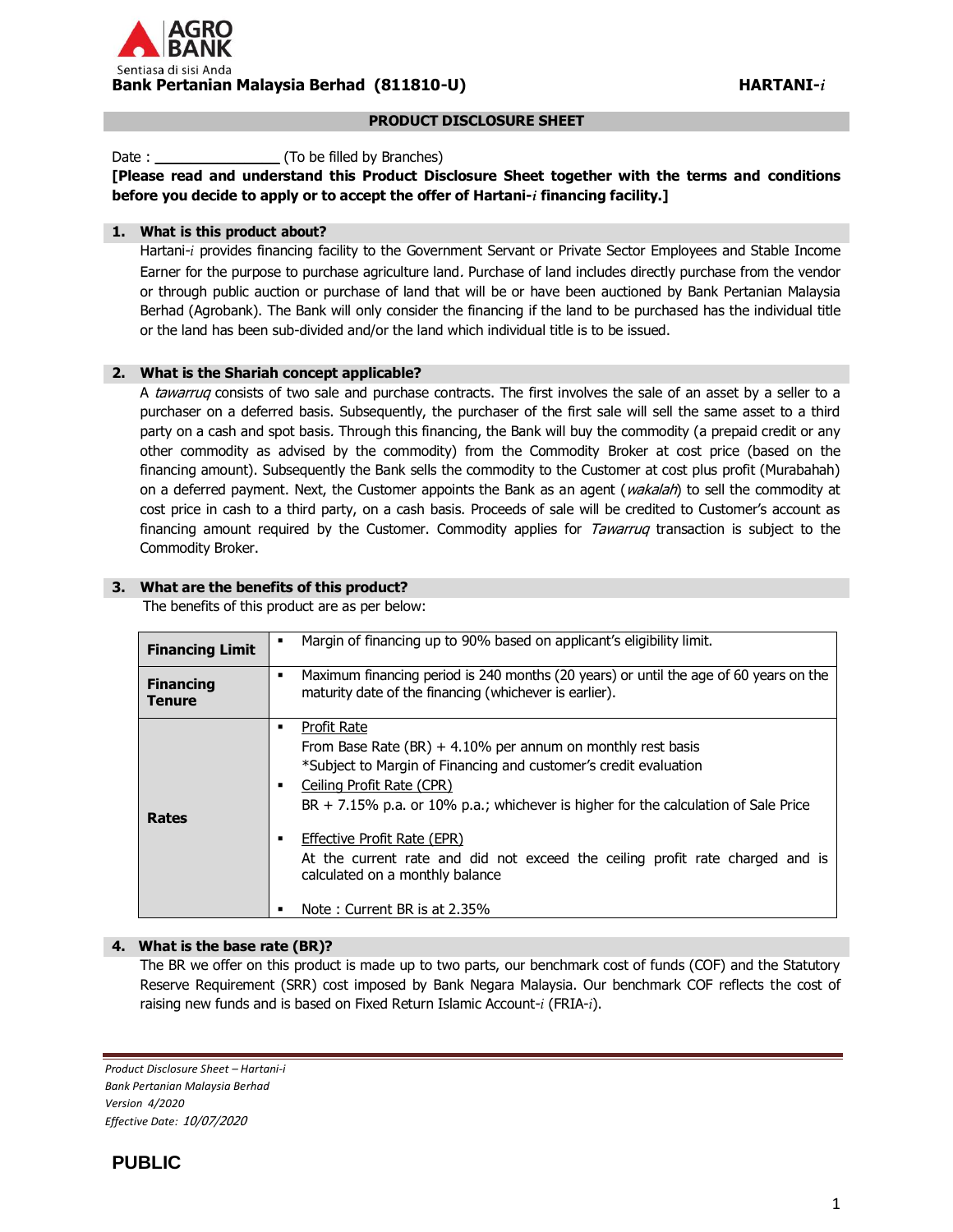# GRO Sentiasa di sisi Anda **Bank Pertanian Malaysia Berhad (811810-U) HARTANI-***i*

# **5. What are possible scenarios to trigger a change in the BR?**

Our BR can rise or fall due to changes in the benchmark COF. Changes in the benchmark COF could occur due to changes in the Overnight Policy Rate (OPR) as decided by the Monetary Policy Committee of Bank Negara Malaysia, as well as market's rates.

# **6. Historical benchmark COF in the last two (2) years**



#### **7. What are my obligations?**

- Customers are required to pay the following:
	- a. Make a payment on or before  $1<sup>st</sup>$  of each month
	- b. Payment of Takaful contributions
	- c. Other payments related to the financing
- Execute akad for Tawarruq transaction

### **8. What are the fees and charges that I have to pay?**

| <b>Fees and Charges</b>                        | <b>Details of Fees and Charges</b>                                                                                                             |
|------------------------------------------------|------------------------------------------------------------------------------------------------------------------------------------------------|
| <b>Stamping Fees</b>                           | As per the Stamp Act 1949 (Revised 1989).                                                                                                      |
| <b>Legal &amp; Disbursement</b><br><b>Fees</b> | Include solicitor's fees for financing documentation, registration of charge, land<br>search and bankruptcy search and others related charges. |
| <b>Brokerage Fee</b>                           | RM 30 per transaction                                                                                                                          |

Note:

- The Bank will notify at least 21 days' notice before any changes made to the fees and charges (if applicable).
- Fee and charges are subject to Sales and Service Tax ("SST") of 6% (if applicable).

*Product Disclosure Sheet – Hartani-i Bank Pertanian Malaysia Berhad Version 4/2020 Effective Date:* 10/07/2020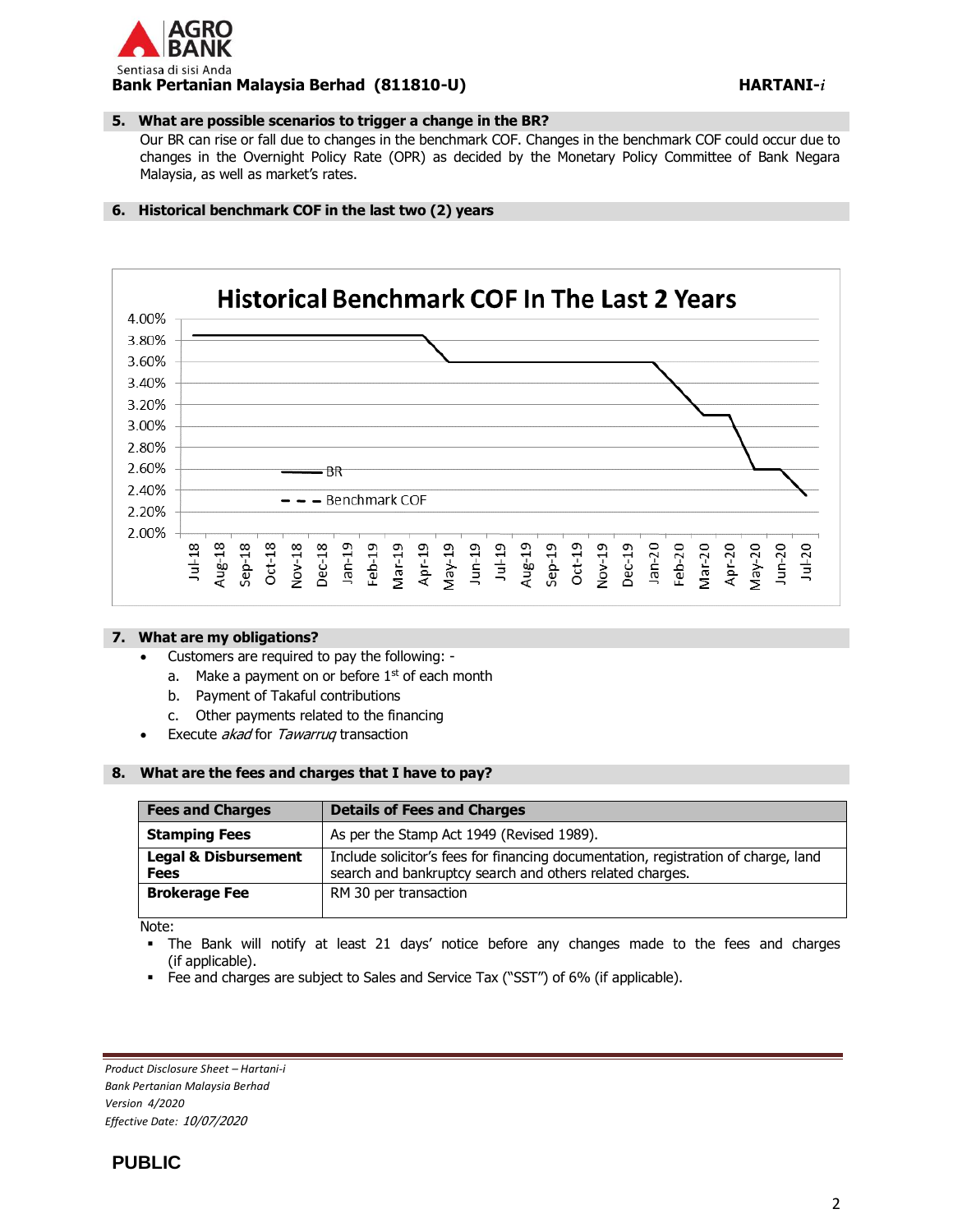

# **9. What happens if I fail to fulfill the obligations as required?**

- The Bank shall have the right to impose and claim for compensation ( $Ta'width$ ) from the Customer on the Bank's loss due to the Customer's default/failure in the instalment payment, the balance of the Sale price or any other payment payable by the Customer to the Bank is calculated from the date the payment becomes due until settlement based on the following guidelines issued by Bank Negara Malaysia Shariah Advisory Council's resolution:
	- i. Before maturity date, the  $T_a$  widh shall be compensated up to the amount of actual loss and shall not be more than 1%.
	- ii. Upon maturity date and judgement obtained,  $T_a$  *widh* is charged at the prevailing Islamic Interbank Money Market (IIMM) rate on the entire outstanding balance (outstanding principal and accrued profit) as determined by the Bank from time to time based on the guidelines issued by Bank Negara Malaysia Shariah Advisory Council's resolution.
- Legal action will be taken if the customer fails to comply with the reminder notices issued by the Bank

# **10. What if I fully settle the financing before its maturity?**

Rebate (*Ibra*) shall be granted to you based on the formula set out below, in the event of any of the following scenarios (but not limited to): -

- i. Early settlement or early redemption or prepayments;
- ii. Settlement of the financing due to restructuring exercise;
- iii. Settlement by the Customer in the case of default whereby even though the Customer is in default, the Customer makes full settlement of the indebtedness under the financing before maturity date;
- iv. Settlement by the Customer in the event of termination or cancellation of financing before maturity date.

Rebate *(Ibra')* will be calculated based on the following formula:

Ibra' at Early Settlement = Deferred Profit

# **11. Do I need any Takaful coverage?**

Customer is encourage to take skim Takaful Kredit to secure the indebtedness amount under the financing. However, customers are allowed to choose non-panel takaful provider. The takaful protection plan is necessary to cover your outstanding financing and / or term of coverage in the event of any unfortunate circumstances.

#### **12. What are the major risks?**

- In the event of customer failed to settle the outstanding amount of financing, Bank has the right to take or foreclose or sell the project site (land) which has been charged together with any additional collateral (land) or the Bank has the right to take legal action against the customer and/or guarantor.
- If the customer fails to reply to SMS or any other medium of *akad* as advised by the Bank, customer shall be at the risk of not obtaining the financing as per requested. Thus, it shall be customer's responsibility to response to the *akad* via medium of akad as advised by the Bank.

#### **13. Do I need a guarantor or collateral?**

Yes. A land shall be taken as collateral. However, if the collateral value is insufficient, additional collateral shall be taken and/ or the customer shall provide a guarantor.

*Product Disclosure Sheet – Hartani-i Bank Pertanian Malaysia Berhad Version 4/2020 Effective Date:* 10/07/2020

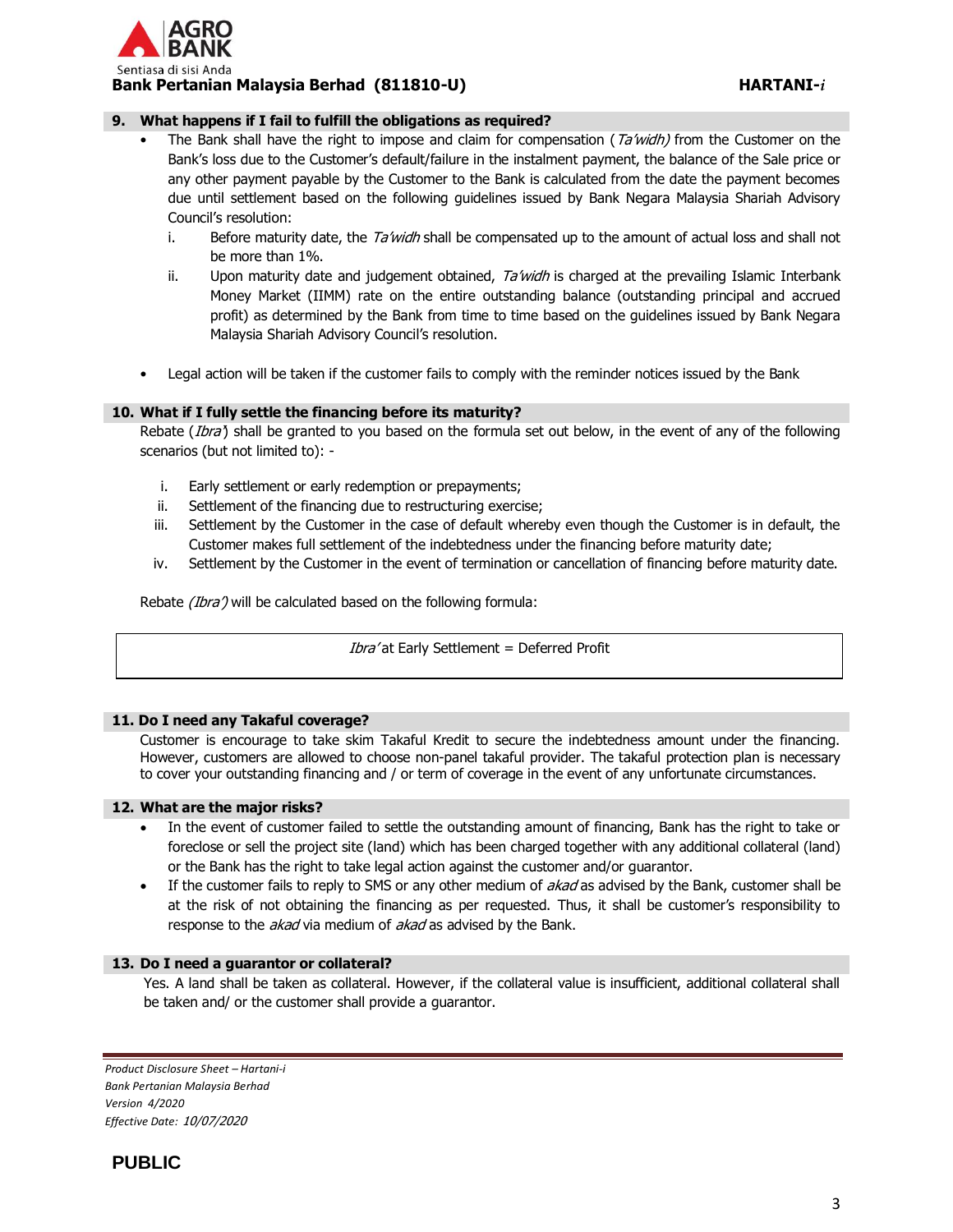

# **14. What should I do if there are changes to my contact details?**

It is important that you inform us of any change in your contact details to ensure that all correspondences reach you in a timely manner. To update your contact details, please contact:

●Tel: 1-300-88-2476 ● Fax: 603-2691 7790 ● Email: [customer@agrobank.com.my](mailto:customer@agrobank.com.my)

#### **15. Where can I get assistance and redress?**

 If you have difficulties in making payments, please do not hesitate to contact us in advance to discuss alternatives repayment. You can contact us at:

Agrobank, Bangunan Agrobank, Leboh Pasar Besar, Peti Surat 10815, 50726 Kuala Lumpur.

- Tel: 1-300-88-2476 Fax: 603-2691 7790 Email: [customer@agrobank.com.my](mailto:customer@agrobank.com.my)
- Alternatively, you may seek the services of Agensi Kaunseling dan Pengurusan Kredit (AKPK), an agency established by Bank Negara Malaysia to provide free financial management services credit counselling and debt restructuring for individuals. Please contact AKPK at: Tingkat 8, Maju Junction Mall, 1001, Jalan Sultan Ismail, 50250 Kuala Lumpur. •Tel: 1-800-22-2575 • Email: [enquiry@akpk.org.my](mailto:enquiry@akpk.org.my)
- If you wish to make a complaint about the products or services provided by us, please contact us at: Agrobank, Client Relationship Management, Corporate Communications Department, Bangunan Agrobank, Leboh Pasar Besar, Peti Surat 10815, 50726 Kuala Lumpur. ● Tel: 1-300-88-2476 ● Fax: 603-2691 7790 ● Email: [customer@agrobank.com.my](mailto:customer@agrobank.com.my)
- If your query or complaint is not resolved by us, you may contact Bank Negara Malaysia LINK or TELELINK at:

Block D, Bank Negara Malaysia, Jalan Dato' Onn, 50480 Kuala Lumpur.

● Tel: 1-300-88-5465 ● Fax: 603-2174 1515 ● Email: [bnmtelelink@bnm.gov.my](mailto:bnmtelelink@bnm.gov.my)

# **16. Where can I get further information?**

For more information or inquiries, please go to any nearby Agrobank or kindly contact us at: Bangunan Agrobank, Leboh Pasar Besar, Peti Surat 10815, 50726 Kuala Lumpur. ● Tel: 1-300-88-2476 ● Fax: 603-2691 7790 ● Email: [customer@agrobank.com.my](mailto:customer@agrobank.com.my)

# **17. If customers are interested with this product, what other product/ program that may be preferred / relevant to the customers?**

Nil.